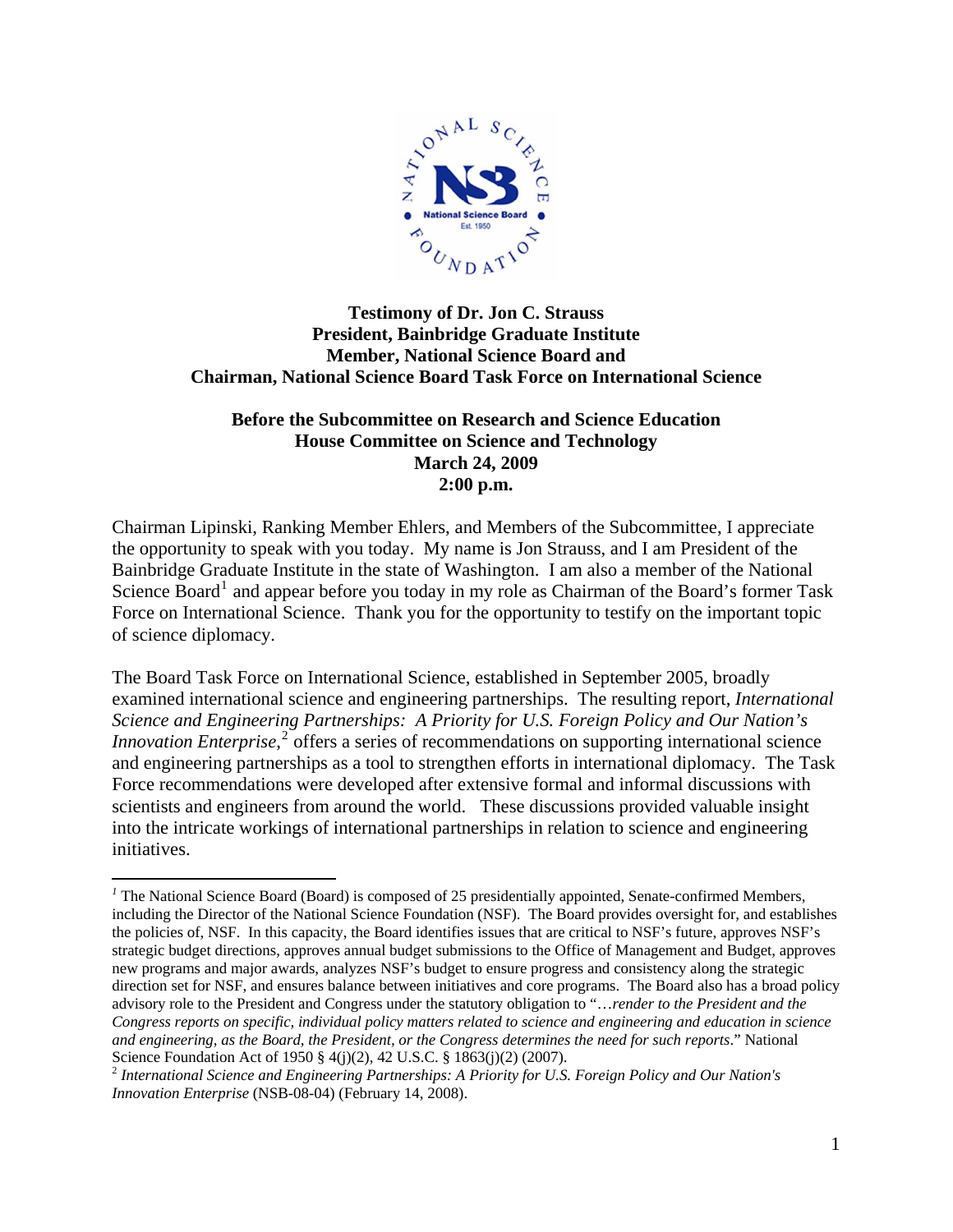Over the last few years, international coordination among federal entities has been conducted primarily on an *ad hoc* basis. One of the key recommendations in the Board's report is the reestablishment of the National Science and Technology Council (NSTC) Committee on International Science, Engineering, and Technology (CISET). In the Board's judgment, a reconstituted CISET would serve to coordinate the activities of the various Federal science agencies and ensure a coherent, integrated, and strong U.S. international science strategy. Reestablishing such a committee would also advance national economic, security, and sustainability goals and provide a formal mechanism for interagency international policy review, planning, and coordination. An example of creating collaborations across borders and organizational boundaries comes from the Partnerships for International Research and Education (PIRE) program. PIRE, in NSF's Office of International Science and Engineering, supports U.S. scientists and engineers, and their institutions, to engage in innovative research and education projects in partnership with international colleagues. While PIRE coordinates international research efforts across the entire spectrum of NSF disciplines, similar activities could readily be coordinated and leveraged across the federal government through the NSTC CISET committee.

The global nature of many long-standing science challenges, such as epidemics, natural disasters, and the search for alternative energy sources, makes it critical for scientists and engineers from around the world to collaborate in addressing issues that cross geographic and national boundaries. Successful international science partnerships are critical to overcoming global challenges. These partnerships are also essential for ensuring that our economy remains competitive, our national security remains sound, and our valuable resources are effectively and efficiently used.

Science diplomacy can advance international relations and U.S. foreign policy efforts around the world. Science and engineering – with its common language, methods, and values – has helped to initiate and to reinforce positive relations between peoples and nations with historic and deepseated enmities. These partnerships can create connections among people to build trust and communication, which will then facilitate future diplomatic endeavors. They also contribute to building more stable relations among communities and nations based on commonly accepted scientific values of objectivity, sharing, integrity, and free inquiry. For science diplomacy to succeed, it is critical that the federal government expand efforts to coordinate science and engineering activities across all research agencies. Again, a reconstituted CISET would help to ensure a coherent and integrated U.S international science and engineering strategy.

Improving the national capabilities of developing countries stands to benefit all participants and advance U.S. diplomacy. Engaging in science diplomacy and international science and engineering (S&E) partnerships will also foster the development of indigenous science and engineering capacity in developing countries, enabling them to become full participants in the global enterprise. Science and engineering partnerships among, and led by, developing countries are equally important in capacity building. Strengthening scientific capacity and promoting the free flow of information in developing countries will not only expand their S&E enterprises, but will help those countries attain a higher quality of life. NSF has recently signed a Memorandum of Understanding with the U.S. Agency for International Development which is intended to coordinate broadly scoped research and higher education initiatives in which NSF supports U.S. researchers and USAID supports S&E capacity building in developing countries. Efforts